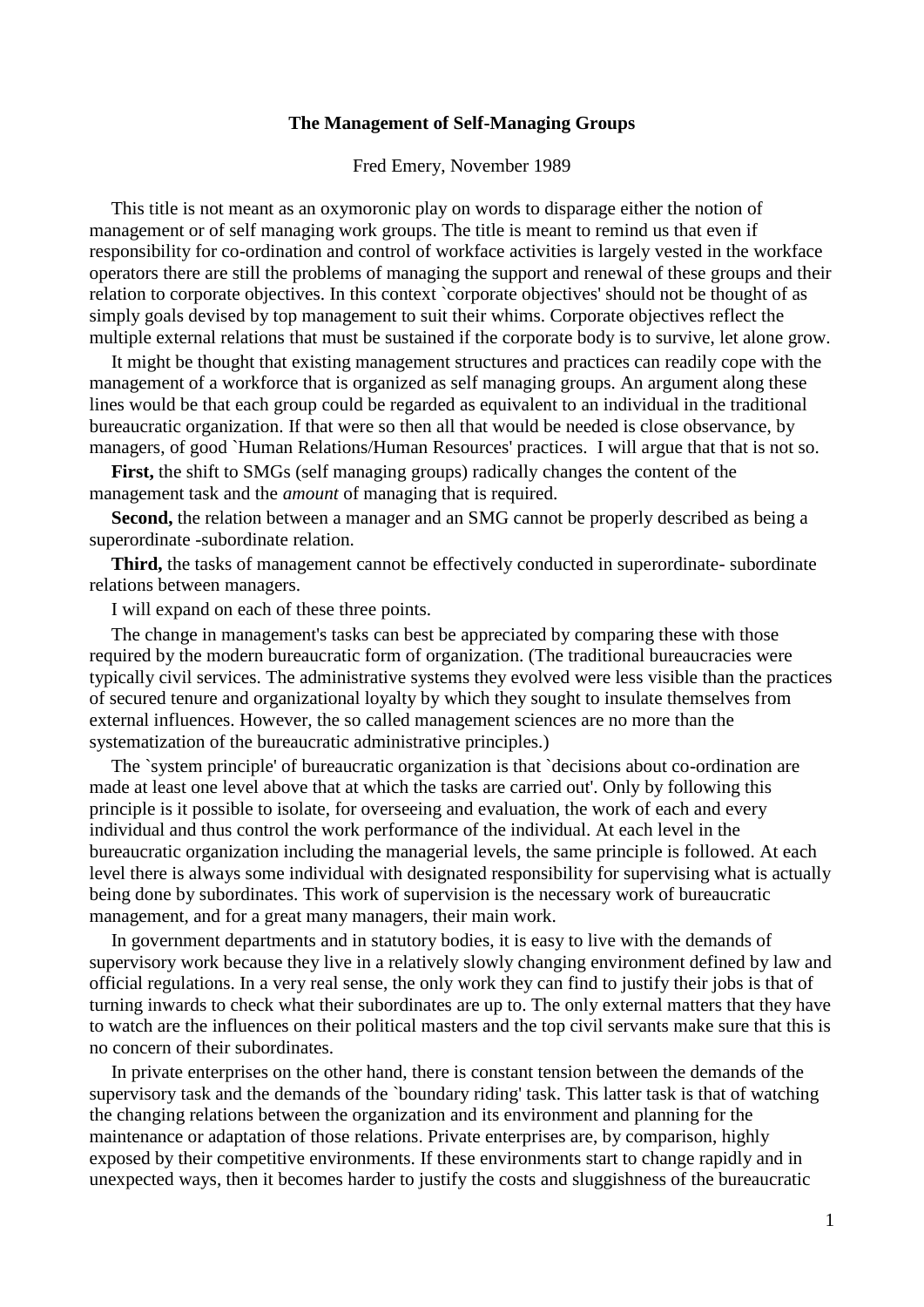form of organization. As private enterprises grew to corporate size at the turn of the century they adopted bureaucratic forms of organization (Chandler, 1977). These private bureaucracies burgeoned with the emergence of increasing numbers of staff functions and then the move to divisional forms, with each division wanting its own staff.

Middle management in the corporations could sometimes almost, but not quite, achieve the remoteness from external realities that was built into civil service roles. By the middle of the nineteen sixties it was obvious that the corporate environment was becoming increasingly turbulent and corporate management started to live with almost constant organizational restructuring. (By the mid seventies `organizational restructuring' had become a standard managerial response to any problem). It became obvious that the primary task of senior management was boundary management. Having to manage internal problems was a diversion from their primary task. Even middle managers found that their primary service to their departments was in watching both the organizational environments and their seniors so that they could anticipate the next restructuring. But at all levels the managers had to find time to co-ordinate the activities of their subordinates in order to maintain internal control. Typically this work absorbs more of their time than does their primary task.

With the shift to self managing groups, depending on the conceptual demands of the work, the amount of work to be performed by middle managers is radically reduced and their remaining tasks become more demanding. Effective management probably requires only a third to one half the number of middle management positions required by the bureaucratic system.

The demands on the remaining middle managers also change. They have to be able to plan their own department's work for a much larger time span, and they have to be able to contribute to fire fighting or troubleshooting in many departments other than their own.

The time span of middle management must increase with the extension of the time span of planning at the workface. With the introduction of group working the latter typically increases from a few hours to a weekly span. Operational plans have also to be more explicit and more detailed with respect to all of the parameters that effect group working e.g. supplies, maintenance, storage, feedback of results, staff levels. So long as middle management could work through experienced supervisors it was often enough to give the senior supervisor a general idea of targets and guidelines and let them get on with the job. This is far too sloppy when negotiating agreements to explicit and detailed plans is the major tool for relating group work to corporate goals.

The `trouble shooting' requirement arises from the fact that the amount of work required for even this more demanding planning will rarely warrant the appointment of one middle manager for each department. To justify middle management appointments the appointees must be deployable to assist with temporary management crises wherever they occur in the enterprise. Their spare time, when pooled, becomes a valuable reserve force for higher management.

The second change noted above, is that the relation between management and workers is no longer properly described as a super- subordinate relation. The relation is more complemental in the very real sense that both parties accept that the sufficient conditions for changes in organizational goals or procedures may proceed from either party, depending on the particular circumstances. The key to this change is that middle managers cannot, with the aid of their supervisors, narrow challenges to their judgement down to individuals. They are confronted by the considered judgement of groups whose members have practical, up to date experience of what they are talking about. Individuals may not be consistently strong on logic but a process of challenge and discussion within a group means that the group can arrive at a consensus on the correct logical deduction. Managers will ignore this at their peril. Taken as a complement to management's analysis of the situation it greatly enhances the chances for adaptive action.

Management of this complemental relation requires leadership on the part of the middle managers. It is not enough to hand down orders and instructions as if `to the manner born'. It is not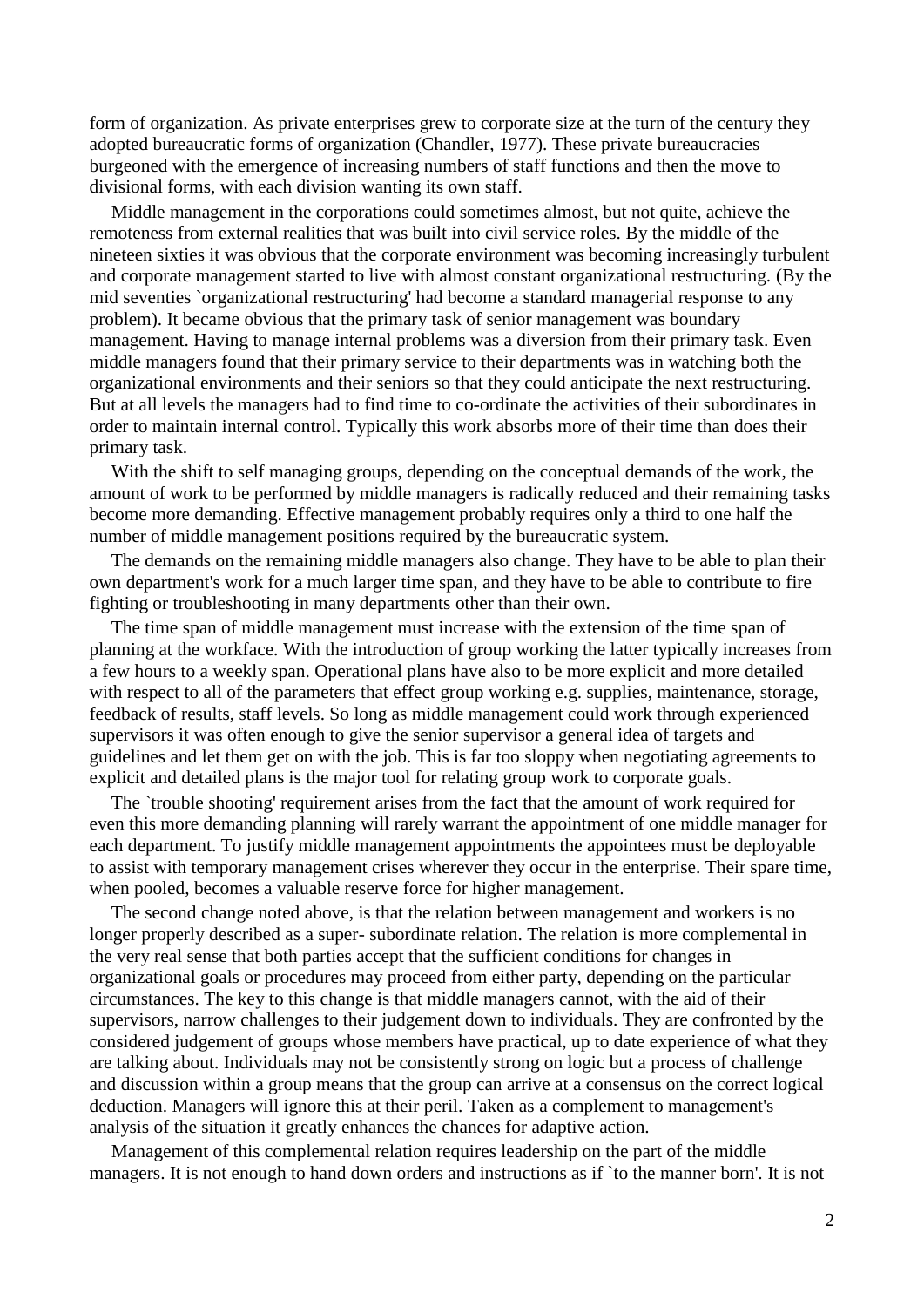enough to try to blind the workforce with science and figures. Middle management must negotiate targets and plans with the work groups and re-negotiate them when unforeseen contingencies disrupt those plans. In all of these negotiations the middle managers have to give credence to the greater knowledge that the work groups have of the ongoing work but must, when necessary, be able to lead those groups to see the logic of the over riding plans and objectives of management. Middle managers must exercise this leadership in a face to face context if the corporate objectives are to prevail over the run of negotiated agreements with the work groups.

Introducing a term like `leadership' is almost an open invitation to slack thinking because it defies strict definition. However, when a situation demands leadership we can be painfully aware of its absence. Thus, analysis of World War II records makes it very clear that the American Army was painfully deficient in leadership at the lower officer levels compared with the Wehrmacht (van Creveldt, 1982). What calls for leadership in the new work situation is the necessity to keep the complemental aspect of the management worker relation to the fore whilst ensuring that corporate objectives are attained. A middle manager displays a lack of leadership if he sacrifices the latter in order to avoid arguments. Equally, a lack of leadership is indicated if a middle manager thinks that every argument has to be won, not just that in the run of arguments the corporate objectives must prevail (even if the corporation, not the middle manager, has to change its objectives!).

Lack of leadership would also be indicated if the manager failed to provide support e.g. supplies, maintenance, training, personnel help, when the need could have been foreseen. Finally, we would expect to find a lack of leadership if a group that was on a learning curve plateaued out for no good technical reason. As we have indicated, leadership is like justice, hard to define positively but very easy to identify in its absence. In the case of leadership it may be because leadership comes in so many different shapes and sizes. Only a couple of features seem to show up all the time (almost all!) in leadership behaviour. The leader is credited with having a bigger picture that makes sense of the picture the group are working to, the leader is credited with more than average commitment to a mission they subscribe to and that the leader accepts that their relation is one of mutual dependency.

We are not concerned here with charismatic leadership nor with the selection of people `born to lead'. Our concerns are much more down to earth. When a work group is locked into their immediate tasks, managers in their leadership role, have to remind them of the broader context within which their efforts will be judged. Safety is one such matter, as in group working individuals are known to voluntarily take risks that they would not take if they were working on their own. Whilst the work group may relax a bit and take things easy after achieving some immediate goal, the managers must be planning the resources and targets for the next stages.

If some individual seems to be exploiting the goodwill and tolerance of the group or, conversely, the group seems to be unfairly dealing with some individual, then the managers must find some way of reminding the group of their mutual dependency and the standards of conduct that that demands. If managers shrug it off, let slip or turn a blind eye in these kinds of situations there is a failure of leadership, the managers are failing in their duty to actively represent to the work group the constraints and requirements of their broader organizational context. If managers fail in these matters one can expect a work group to quickly perceive that fact and then to withdraw its own commitment to pursuit of organizational goals. In my experience, work group in this situation do not regress but tend to freeze at the levels of performance that they have attained and ignore opportunities for further improvement.

Where and how are organizations to find or create such leadership qualities? MBA programs do not produce these qualities and standard managerial selection procedures do not select for them. Some Japanese corporations have innovative procedures for selecting managers with leadership qualities but the Bushido code that they conform to is incompatible with the challenges we are discussing.